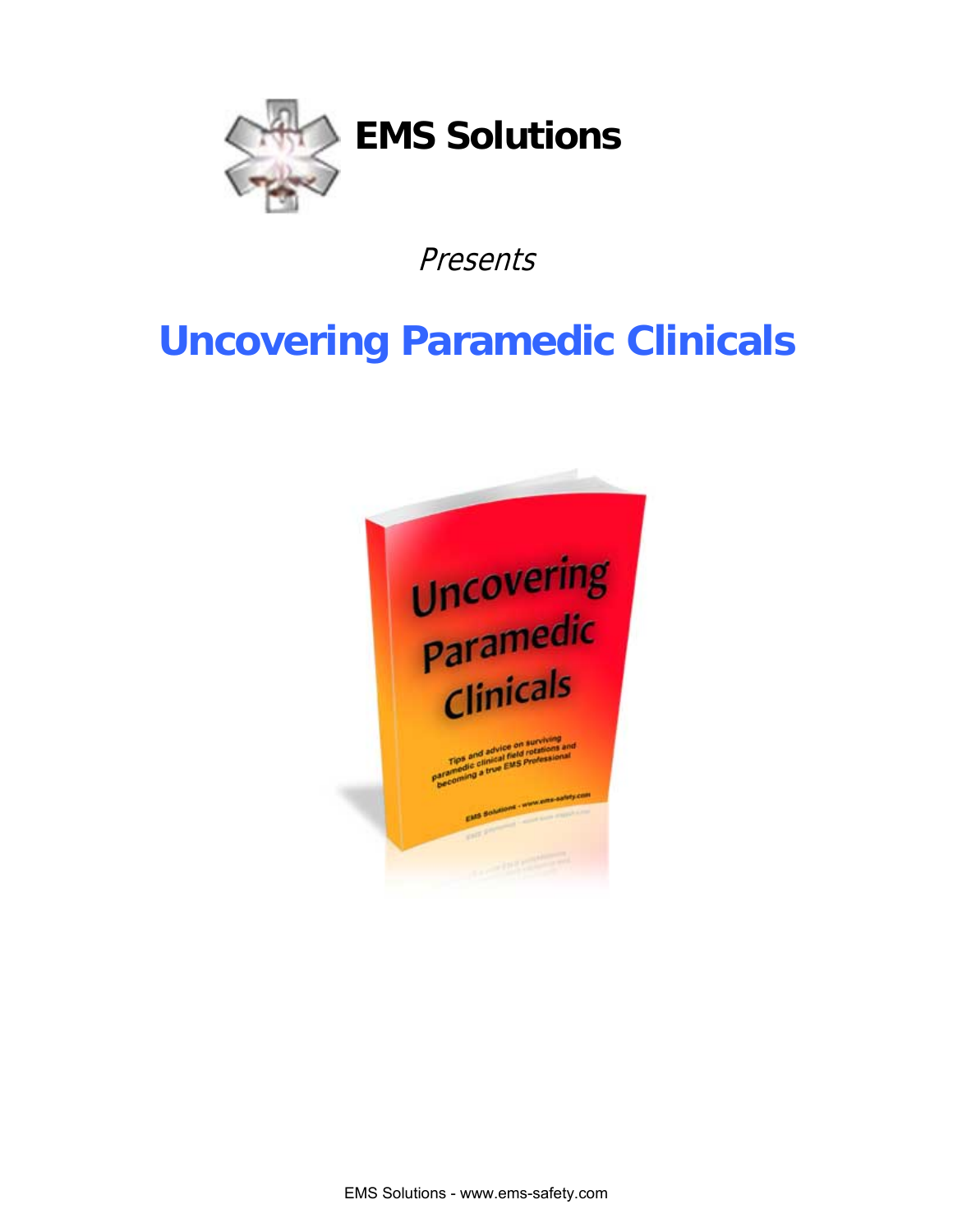**NOTICE:** You DO NOT Have the Right to Reprint or Resell this Publication.

**© Copyright EMS Solutions ALL RIGHTS RESERVED**. You may give this publication away, offer it on your website or share it with your peers so long as no part is changed or altered.

## **DISCLAIMER AND/OR LEGAL NOTICES:**

The information presented herein represents the views of the author as of the date of publication. Because of the rate with which conditions change, the author reserves the right to alter and update this information based on the new conditions. The publication is for informational purposes only. While every attempt has been made to verify the information provided in this publication, neither the author nor its affiliates/partners assume any responsibility for errors, inaccuracies or omissions. Any slights of people or organizations are unintentional. If advice concerning medical, legal or related matters is needed, the services of a fully qualified professional should be sought. You should be aware of any laws/practices or local policies which govern emergency care or other pre hospital care practices in your country and state. Any reference to any person or business whether living or dead is purely coincidental.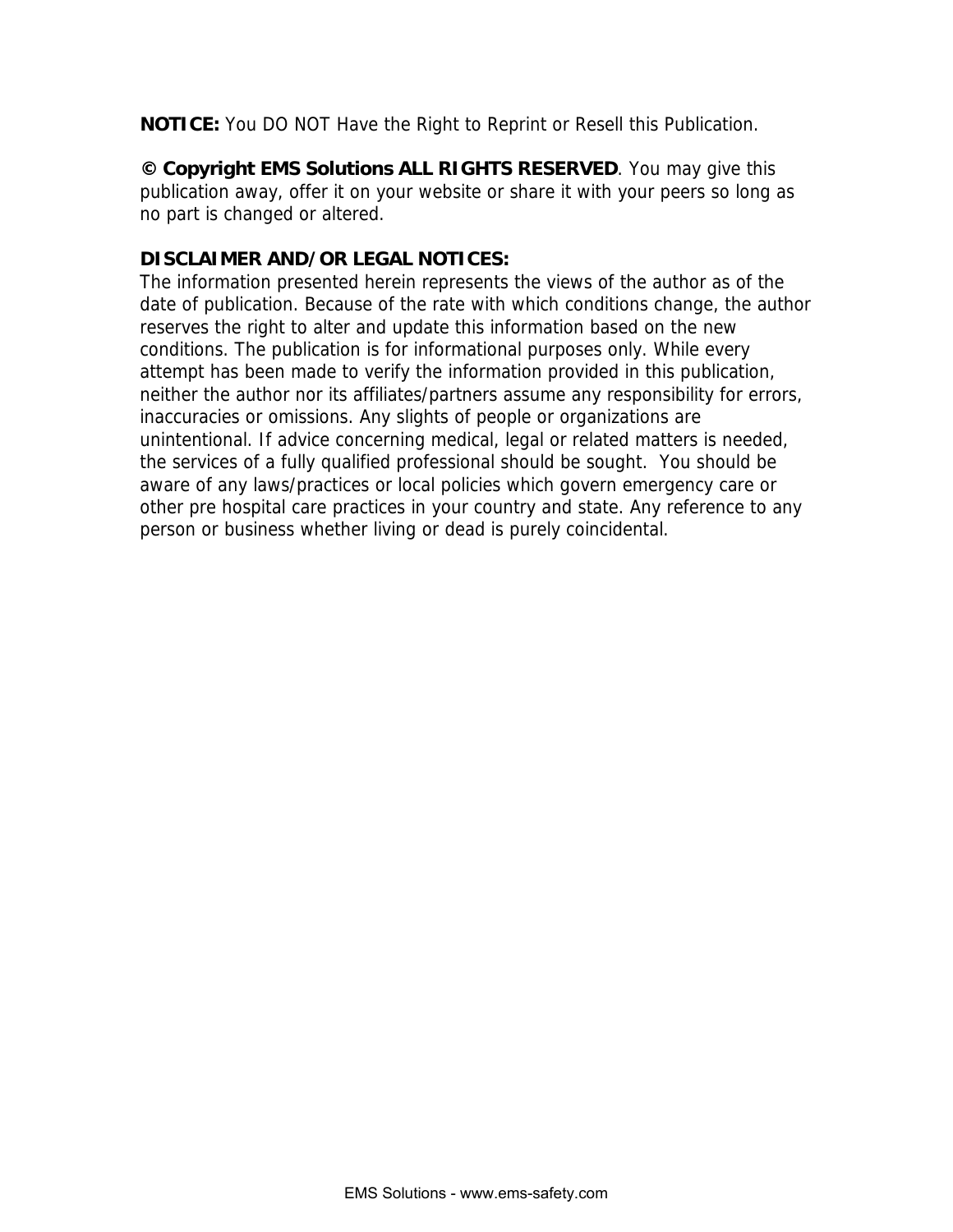For many paramedic students beginning their clinical time on the ambulance can be very stressful. Often they are put with paramedic preceptors that they have worked with in the field or have a familiarity with. This can bring even more stress of wanting to do well and not appear incompetent.

The clinical training also starts to build that reputation for the student as having a clue of what to do and how they react on certain calls. This reputation can many times hinder or help a student gain employment after paramedic school. Lets face it, EMS is small community and word spreads good or bad.

So how can you make the most of your paramedic clinicals and begin your career on the right foot?

This report is based on the input of several paramedic preceptors, the knowledge of experienced field providers and also student feedback.

Any well organized paramedic program will provide their students with a student guide or manual. It is important as a student to follow the guidelines within these documents and to know what is expected during your clinical rotations and your time in paramedic school.

Most of what you need to know and expect will also be inside these guidelines. However students tend to just glance over the contents and not take them seriously and treat them as just another printed manual for the shelf at home. Yet vital information like what to bring on rotations, how to properly complete expected forms and what you can and cannot do during your rotations at different levels of your training. Preceptors will generally have a working knowledge of what is expected, but starting your clinical time with a preceptor and not knowing the basics is one step in the wrong direction.

Believe it or not most of what you need to know at the start of your clinicals is very basic and may seem common sense. However, read this report and find out just what preceptors really expect. Discover how you can have a positive time during your clinical time.

To begin, I thought the following article would be a good start.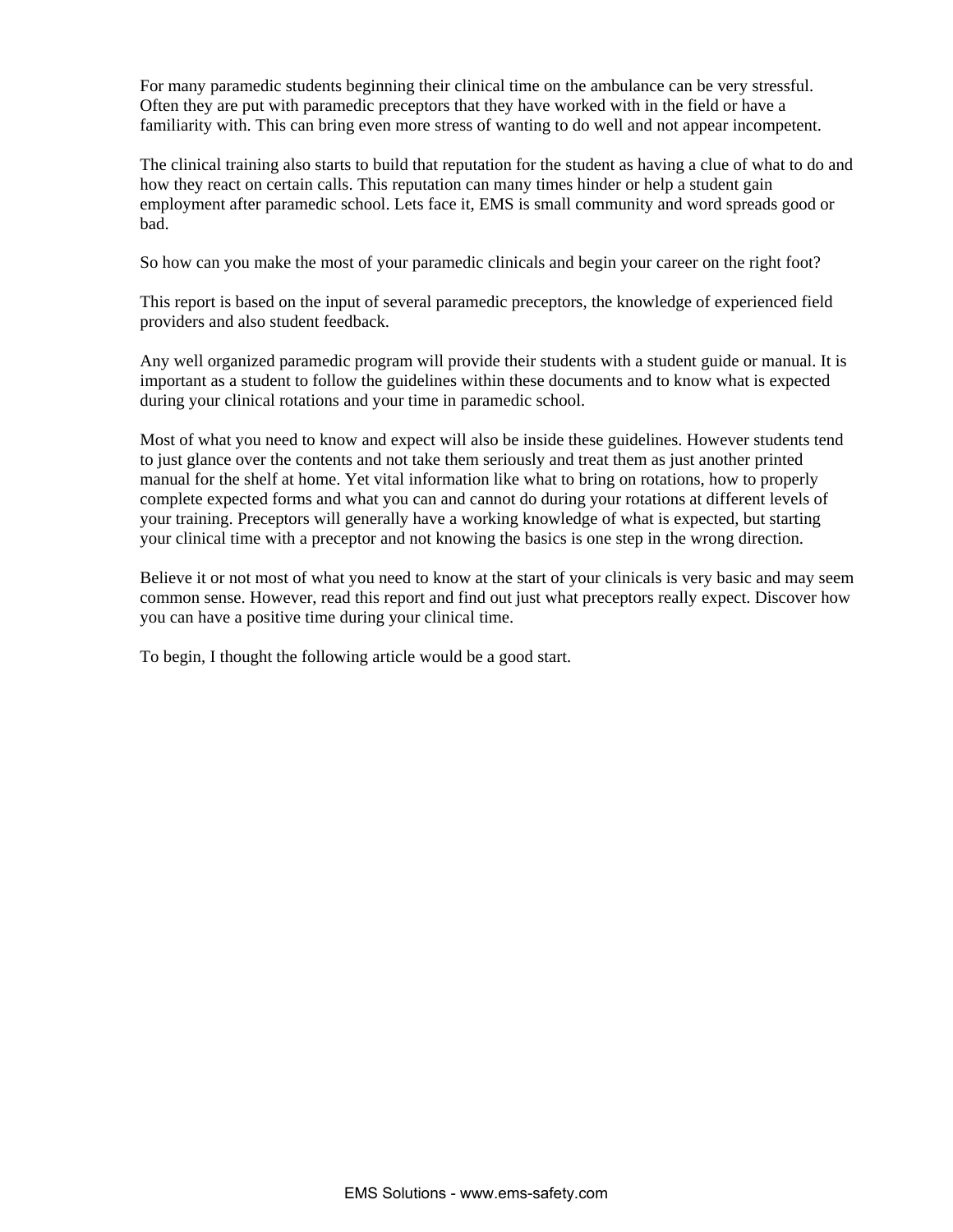## **Jeffery J. Spencer, BS, EMT-P**

\*\*\*\*Note: I got the general framework of this position piece originally from the Kaplan Medical School Newsletter. It was designed to send a message to the future physicians of the world. When I read it, I saw many similarities to the transition many of our students make in becoming paramedics. Basically I transposed "paramedic student" in the place of "medical student" and "paramedic" in place of "physician." It is my desire that this piece "hits home" with you as much as it did with me. JJS

## **Tips and Trends: How Paramedic Students are Different from Paramedics**

The NYS DOH BEMS and National Registry Exams are intended to certify that students have achieved the competence to be paramedics. This means that they are not testing how good a student you are, but whether or not you can leave being a student behind and step up to being the paramedic you have trained to be.

Doing well on the "end of course" exams requires leaving the perspective of the student behind and moving, mentally into the role of practicing paramedic. Memorizing medical content and protocol, as many students do, is not enough! You must be able to use, apply, and problem-solve with that content, the way great paramedics do.

Paramedics and paramedic students have different tasks. Students try to learn and demonstrate their knowledge to their authorities. Paramedics, on the other hand, are assumed to be in charge and are answerable predominantly to their medical director and to a jury of their professional peers. The primary task of the student is to answer presented questions. By contrast, the primary task of the paramedic is to know the essential questions to ask and then know how to find the best possible resolution. Paramedics and paramedic students also see the world differently. Here are just a few of the ways to think about these differences:

| <b>Paramedic Student</b>                     | <b>Paramedic</b>                                                       |
|----------------------------------------------|------------------------------------------------------------------------|
| Tries to memorize EVERYTHING                 | Organizes knowledge so it can be used                                  |
| Knows WHAT is in the book                    | Knows WHY something matters                                            |
| Asks "What?" and "When?"                     | Asks "HOW?" and "WHY?"                                                 |
| Treats ALL content knowledge as              | Stratifies content as:                                                 |
| equally important                            | 1 Primary: essential to know                                           |
|                                              | 2 Secondary: good to know                                              |
|                                              | 3 Tertiary: generally not needed                                       |
| Wants to have the answer                     | Understand what makes an interesting question                          |
| Happy when able to say what is right         | Happy when knows the right thing to do                                 |
| Sits in isolation with content to be learned | Understands sharing of knowledge with<br>colleagues is essential       |
| Waits to be told what to do                  | In charge of what happens                                              |
| Can quote the book                           | Can phrase things in their own words; can<br>explain content to others |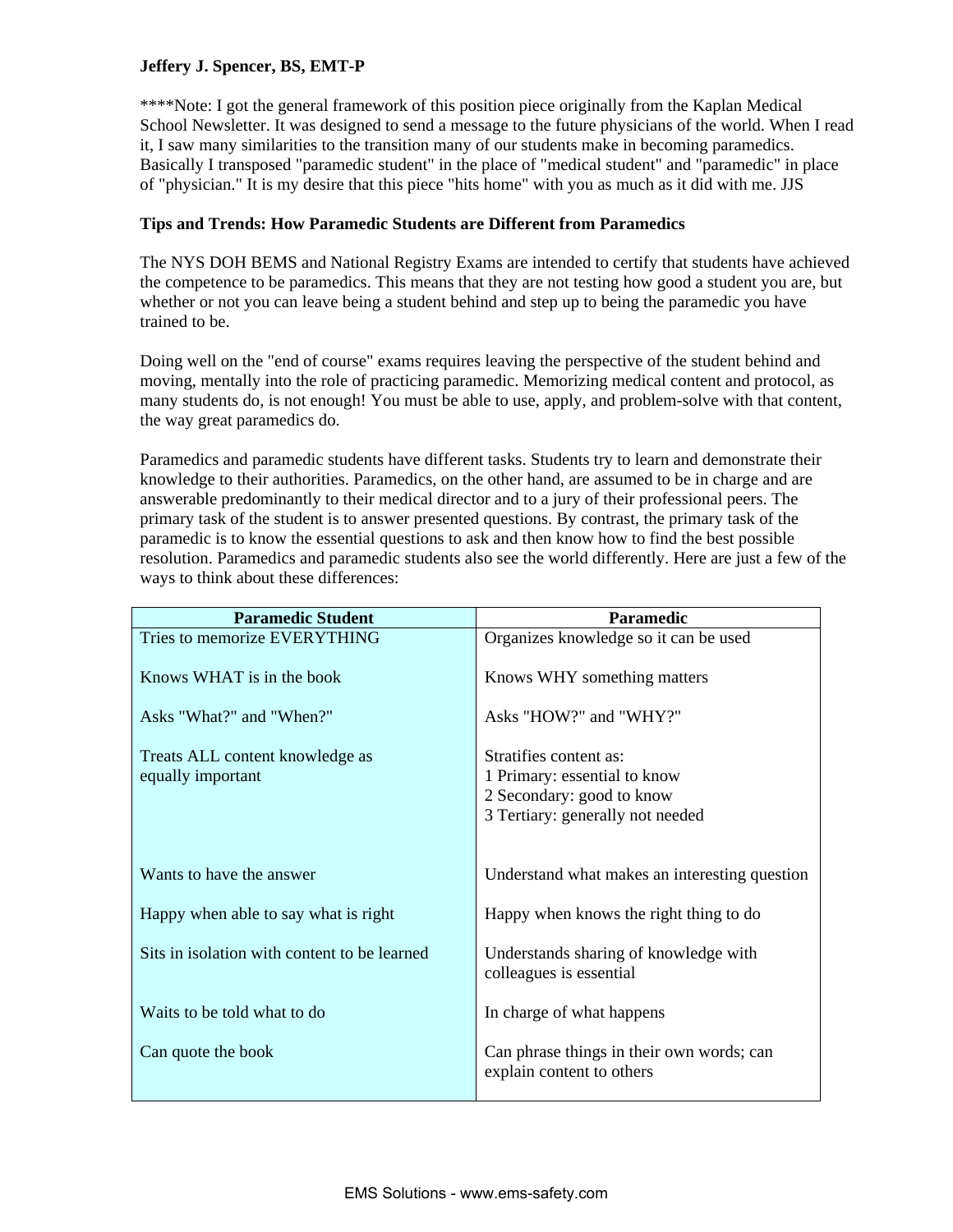| Often overwhelmed by the task of learning  | Glad for chance to learn            |
|--------------------------------------------|-------------------------------------|
| Fixated on the next test                   | Fixated on getting results          |
| Knows WHAT to do                           | Knows HOW to do it                  |
| Learns what is presented                   | Finds knowledge that is required    |
| Is passive, reactive, and awaits direction | Is active, proactive, and in charge |

Which column seems to be the best description of you and your approach?

You are ready to take the "end of course" exams when you can realistically leave being a student behind and step up to acting like a paramedic. Thinking like a paramedic is an essential first step to becoming one. Students that learn to truly think like a paramedic will soon discover that they are one.

I think that article really can give you a basic outline of the attitude you should have and to think about as you approach different situations during your clinical time.

So as you go through your training and come across situations, ask yourself which category you fit in and try to honestly place yourself in the column that would reflect you during that event. Then ask why you did or didn't act more on the paramedic side and take the steps to change and improve upon your actions. That is what being a student is all about. Learning from your experiences and improving upon them.

## **Thriving During Clinicals**

Even if you have been an EMT for years, remember everyone begins clinicals at different levels of experience. Focus on where you are going, what you will learn - not on how much (or little) you know now.

If you have trouble remembering protocols, medication formulas or even your patient's name :) write them down on index cards and keep them in your pocket. The more you use them the more you study them.

Study your preceptors and instructors. The more you know them the more likely you are to understand them and what they are expecting from you.

If you don't know how to do a skill look it up, check the protocols, ask for help. Instructors would rather be "bothered" walking you through the skill than fixing the mess or hearing the complaints if you do something wrong.

Be helpful to the paramedic you are assigned to for clinical. Take all the vitals, never contradict publicly. The paramedic will be glad of the help and be more likely to help you.

Don't make your precepting paramedic hold your hand. Even if you're scared and have never done something before, jump in and do anything suggested.

Buy a good personal planner and note all deadlines and tests in it. Plan a realistic schedule and follow it. Just take one day at a time, confident that every day tasks bring you closer to your goal Being a paramedic student is harder than being a paramedic in many ways. Just relax, don't sweat the small stuff.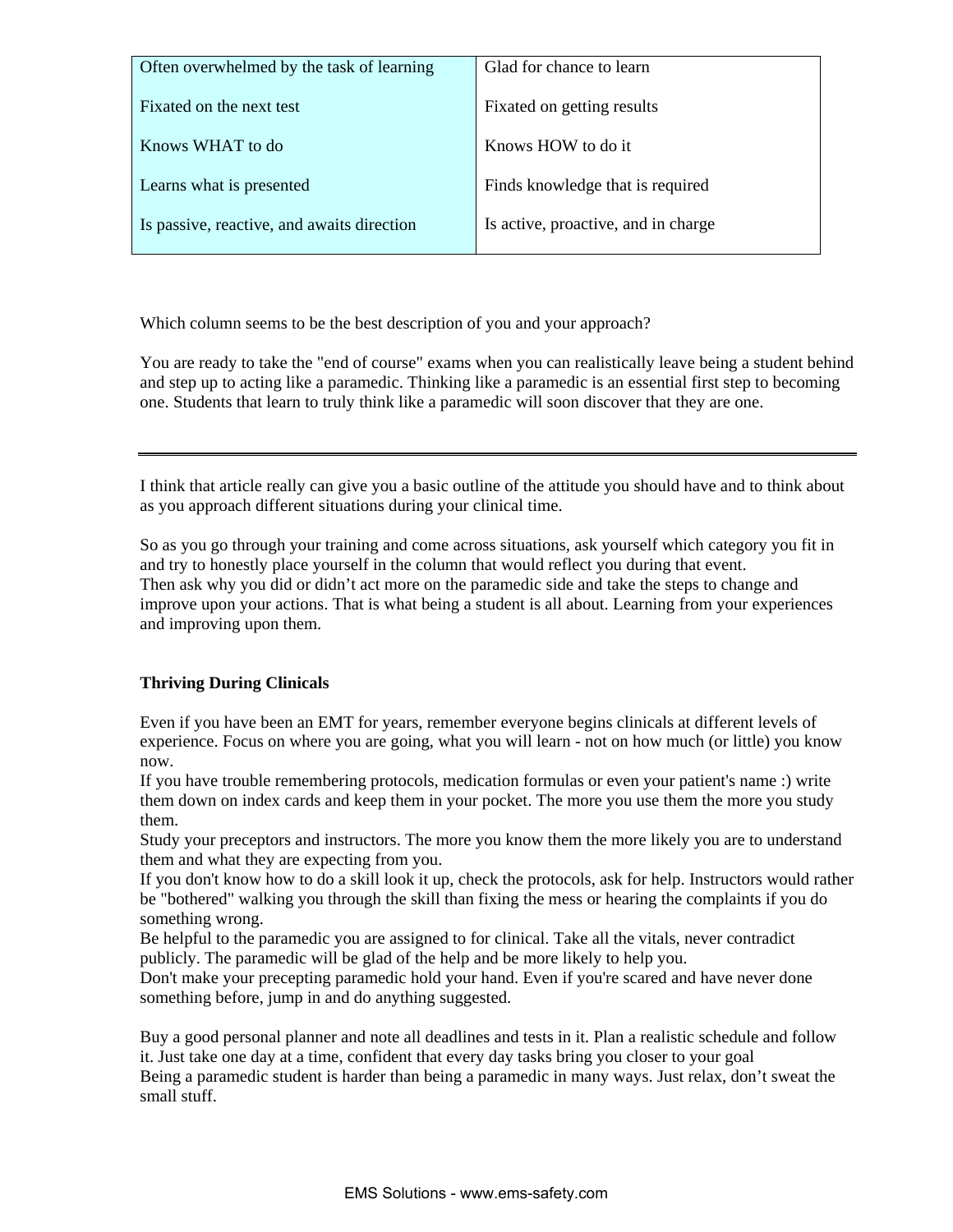Replace your fear, anxiety, and worry with joy. Have fun with what you know. Have fun learning neat new stuff. You can't stop bad things from happening but you can learn from it. You can enjoy your new role.

Don't give up. Failure is not an option!

Graduation is not a goal. It is simply the natural consequence of your actions!

Set the tone of the clinical day right. Press uniform, lay out clothes and shoes, get essential items together (always in the same place) and pack your bag the night before. You'll feel "with it" and together the next day. It's a great confidence builder.

## **Preparation.**

Here is some feedback on being "prepared" for your rotation in the first place.

Preparation is the key to a successful clinical rotation. The more you know about the area and the types of patients you will be interacting with, the more you will learn from the experience. A well prepared student with a working knowledge of the vocabulary, skills, and patient issues involved with a clinical site will have a more productive interaction with the hospital staff, the patients, and the families of the patients they will be working with.

Students should come to each clinical rotation ready to participate. This means they should have the appropriate equipment and relevant clinical documentation forms. They should also be rested and ready to learn.

Shoes or boots must be low-heeled, closed toe, black and in a neat and clean condition. Students should wear a watch with a second hand (or digital), bring a stethoscope, pen light, small note pad, pen and clinical documentation to all clinical rotations.

Excessive perfume that overwhelms patients or preceptors should not be worn.

SELF-MOTIVATION--Examples of professional behavior include, but are not limited to:

Taking initiative to complete assignments; Taking initiative to correct and/or improve behavior; Taking on and following through on tasks without constant supervision; Showing enthusiasm for learning and improvement; Consistently striving for excellence in all aspects of patient care and professional activities; Accepting constructive feedback in a positive manner; Taking advantage of learning opportunities.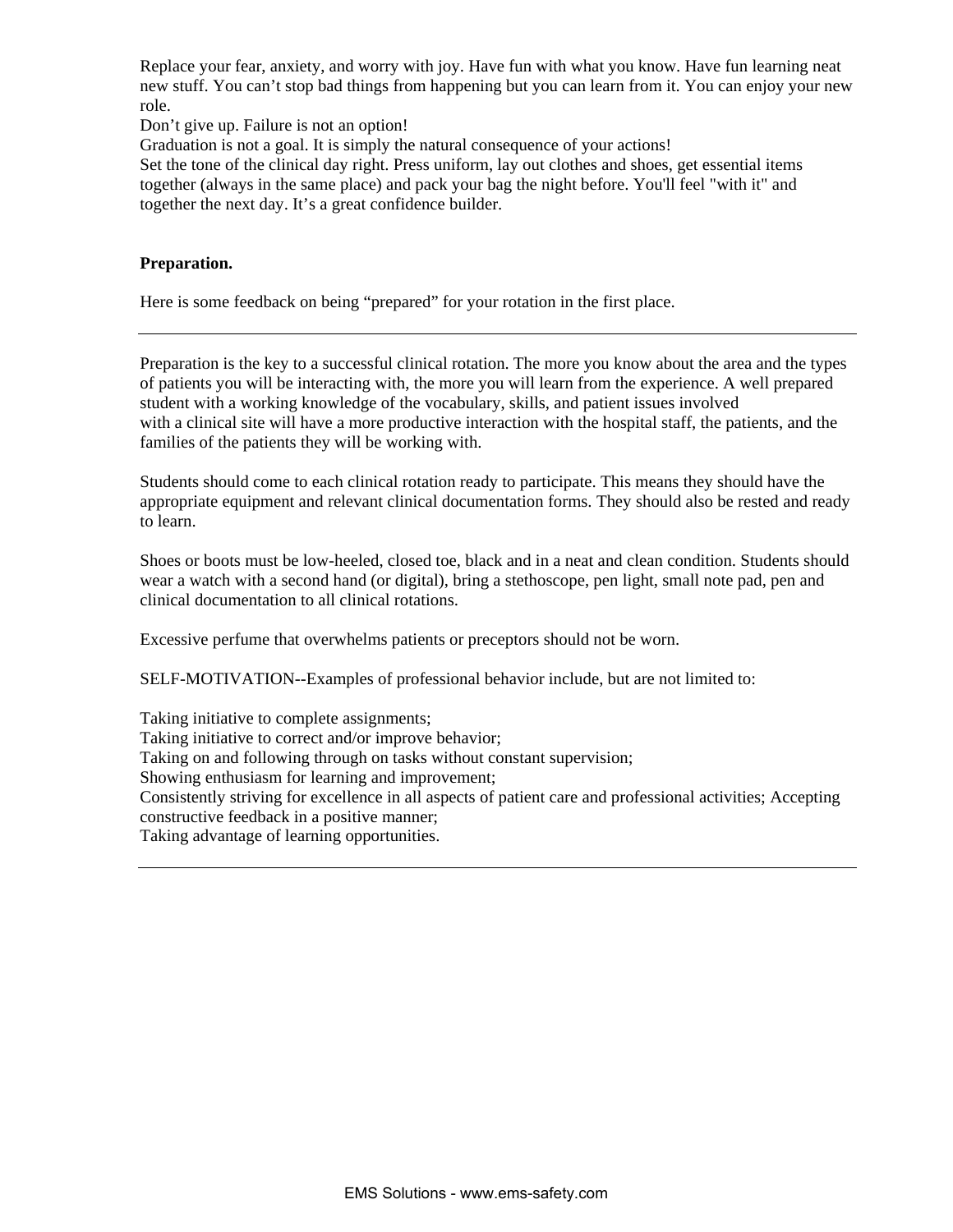## *Peter Canning offered these tips on clinical time. Be sure to visit his blog for even more great EMS advice and fantastic real world stories.* <http://medicscribe.blogspot.com/>

You are probably excited and apprehensive about starting your preceptorship. I know I was many years ago when it was my turn. I wondered whether I would make it - whether I was cut out for this job, whether I had spent so much time and effort studying only to fail, to have to hang my head and admit I wasn't cut out for the job.

Do not worry. I know you. You are smart and enthusiastic. I like that. You will pass. Precepting with me will not be a rigid test where you are constantly at risk of having a trap door open beneath you, sending you spiraling out of the profession you have studied so hard to join. If you fall down, I will pick you up. If you forget something during a call, we'll talk about it later. If you miss an IV or a tube, no big deal, you'll get more chances. My only expectations are that you care about being a good paramedic, and that you'll do your best, which if you do, will be good enough.

Here's what I want to see:

I want you to always introduce yourself to your patient by name.

If there are first responders on the scene, I want you to look them in the eye and hear their report, and then thank them. This goes for nurses and bystanders as well.

I don't want to you to cop an attitude with anyone.

I want you to see that the patient is comfortable as can be, and reassured that you are there to help them.

I want you to explain to them what you are doing and why.

I want you to ask questions after the call, anything you didn't understand or were curious about.

Here's what I'll do for you:

I will never badmouth you. If anyone asks how you are doing, I will say great.

I will be honest with you and if I don't know the answer, I will look it up or seek someone who knows.

If I am tired or in a bad mood, if I ever take it out on you, I will apologize to you.

I will do my best to make it a fun, learning experience for you.

Precepting should be a buffer period between class and the real world, a chance for you to learn and grow and gain some measure of comfort before having to deal with the job on your own.

I am looking forward to precepting you. Precepting is a privilege not only for you, but for me, the preceptor. When I have a preceptee I can look again at this job I love with fresh eyes. I may learn things that I have forgotten as well as lessons I may have missed along the way.

Let's have a good time and do some good.

<http://medicscribe.blogspot.com/> Peter Canning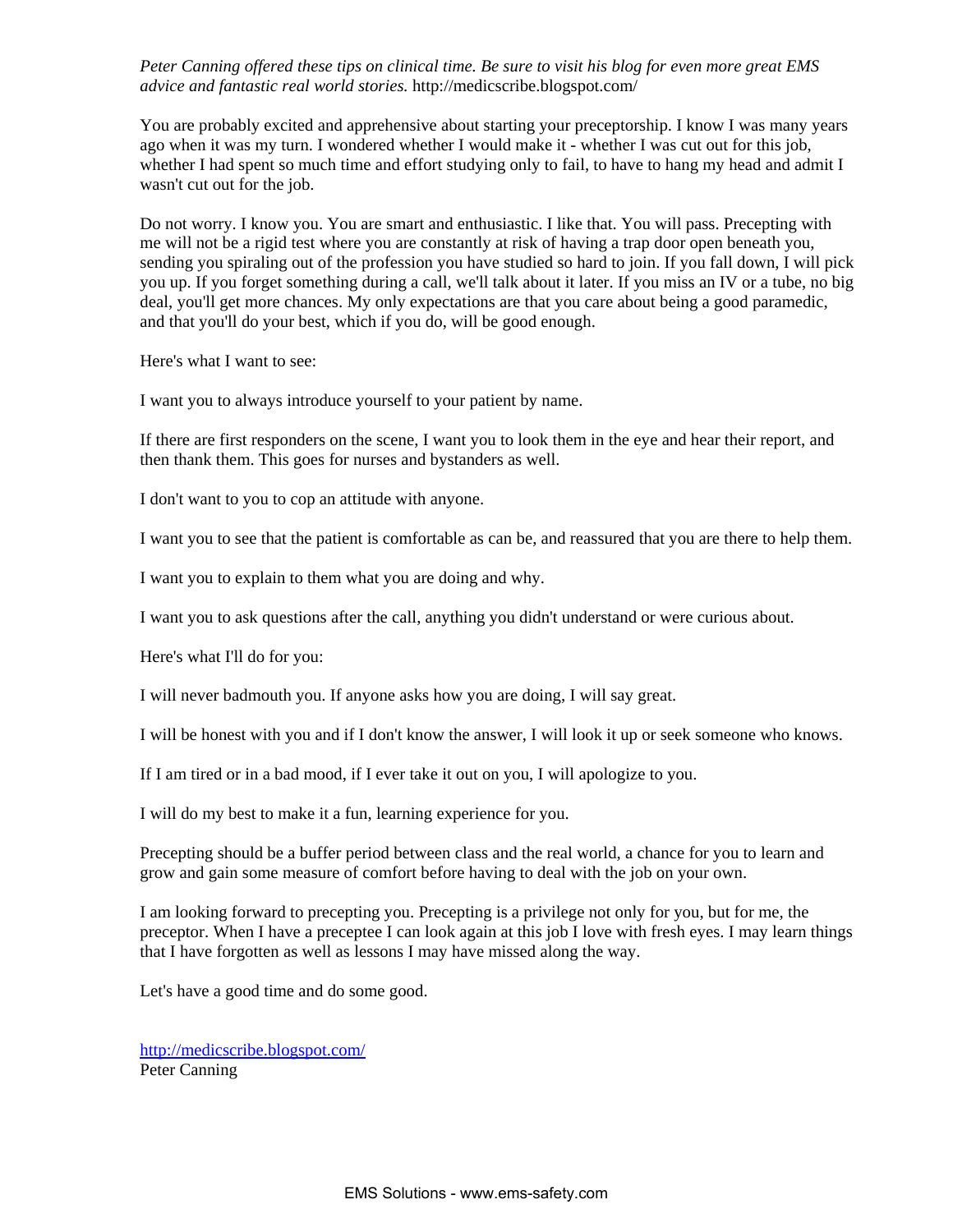## **Ten Tips for a New Field Provider:**

- **1. Protocols** -- Know your protocols. Field training is a great time for learning but it isn't a time for learning protocols. By knowing your protocols before you get into the field, you give yourself the opportunity to use your field training to learn HOW to apply your protocols to the various situations found in the field.
- 2. **Make a List** -- Make a list of your strengths and weaknesses both in knowledge and clinical skills. Understand that weaknesses are merely areas with room for greater improvement. They are not failures. These are the areas we are often afraid to examine but which can be the sources of our greatest successes once we master them. By knowing what you need to work on, you can focus on specific learning situations with your patients, preceptor, and training officers.
- 3. **Communications** -- Take some time to familiarize yourself with the expected terminology in your region for correct radio communications. You'll learn how to use the radio while working with your preceptor but get a handle on whether you are to say "Ambulance 891 responding" or "Ambulance 891 enroute" or even "891 okay on the call." This will pay off the first time you have to speak on the air.
- **4. Facilities** -- Know what facilities you have to work with in your region and the approximate transport time to each from your dispatch area. Be aware of any specialty centers, which local hospitals can handle trauma, burns, pediatric or maternity patients. Also, you may consult with a different facility than the one to which you transport. Be aware of which hospitals can give you online medical direction and which ones can't. Some providers transport to nearby, out-ofjurisdiction hospitals but have to consult with a different, in-state hospital.
- **5. Use a Mirror** -- Professionalism starts with your appearance. You want to make a good impression on your preceptor, your patients, and on bystanders. Take a moment and make sure you look like the professional EMS provider you have spent so much time training to become. If you need it, take the time to get a hair cut. Don't forget to brush your teeth and carry some breath mints in your pocket for those long shifts when you don't get a chance to brush. There are no second chances for first impressions!
- 6. **Ask Questions** -- A preceptee's job is to learn. That's it, pure and simple. Ask questions before a call, during a call, and after a call. A good preceptor will make sure there is time for you to ask questions and debrief after calls but they may assume you don't need this after every routine call. If you have questions, ask them. Every EMS provider has seen things that others have not and the only way to share that information is to ask each other questions about how patients presented on a certain call or how a transport worked out.
- 7. **"I Don't Know"** -- Three simple words that make you human, and nothing else. They are not a sign of failure, but of a willingness to learn. Saying to your preceptor or instructor "I don't know" means you are putting patient care and your education first, and your ego second. If you stumble along through a call without asking for help when you need it, you will come off looking like you are a poor, ill-prepared EMS provider. Preceptors and training officers will think that you were doing the wrong things on purpose or were skipping important steps in patient care out of laziness. That's a good way to fail clinicals or lose a job. Put your education and patient care first. Learn to properly ask for help and don't be afraid to answer "I don't know" when you encounter untried territory. It's the sign of a superior provider.
- 8. **Review** -- Along with making a list of strengths and weaknesses, asking questions, and saying "I don't know" comes reviewing at home after a difficult or problematic call. Pull out your class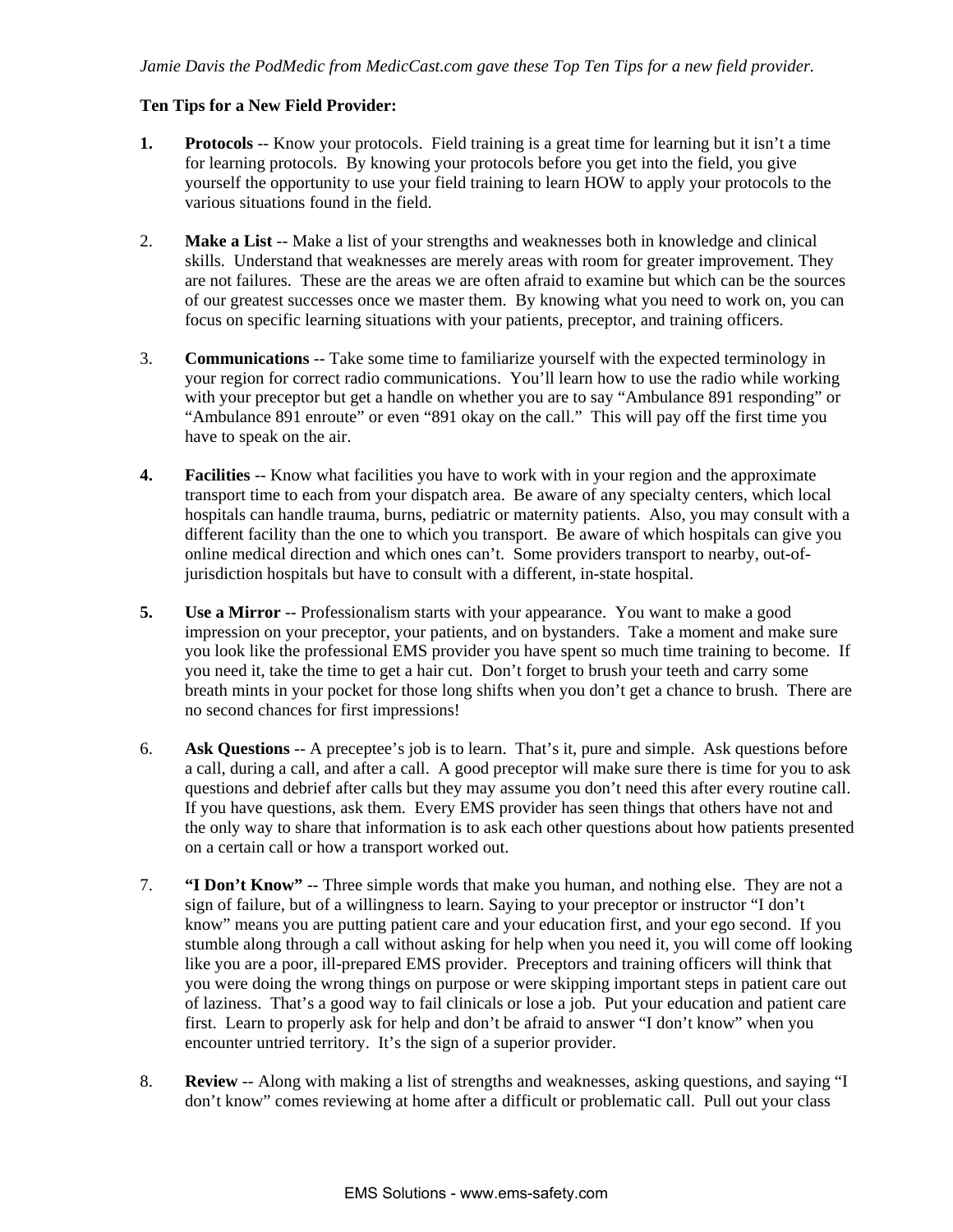notes and textbooks to review recommended practices. Talk with you preceptor after the call and then again the next day after you have reviewed in order to get your questions answered. Ongoing education is part every medical field. From EMTs to physicians, all of us have to constantly go back to the classroom or read journals to refresh our knowledge and gain new education. It's part of the job and part of being a professional.

- 9. **Newer is Not Better** -- New EMS providers often enter the field setting with a great deal of enthusiasm and knowledge. They can't wait to put that knowledge to use. Sometimes, they will see their preceptor or another provider offer an alternative solution to a given situation that is the old way to do things. Be respectful of those who have gone before you. Just because it's the old way doesn't mean it's wrong. Take the time to learn several methods for getting a job done. You will soon learn that every call, every patient, and every situation is different. Knowing two ways to do something like splint a broken bone may save your butt someday.
- **10. Have Fun!** -- Getting into the field for the first time is the beginning of the rest of your EMS career. Enjoy your first moments on the street. Make sure you remember how you felt on that first call, after that first successful IV, medication push, or radio consult. Try to keep some of that enthusiasm in your back pocket for those times later in your career when you've had a bad day. It will remind you of why you are doing this job and you'll be thankful for it!

More tips are available for EMS Professionals at <http://mediccast.com>

[Click here to listen to The MedicCast Radio Show on Precepting.](http://ems-safety.com/upcaudio.htm)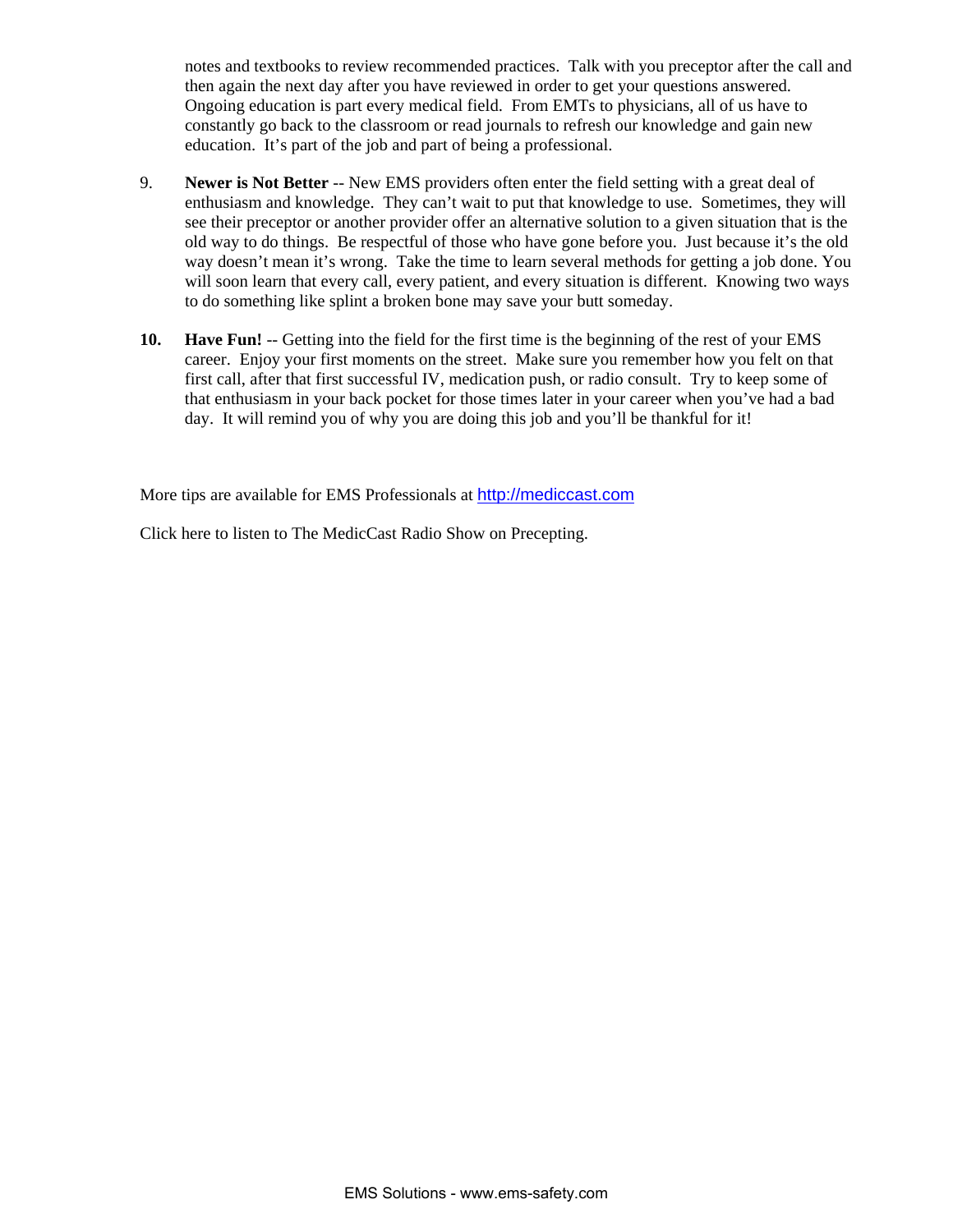## *We Recommend The Following Field Guide for all EMS Providers New and Old.*

## **Paramedic Field Guide National Standards (AAOS)**

American Academy of Orthopaedic Surgeons (AAOS), Bob Elling, MPA, REMT-P, Marilynn Jackson, PhD, RN, Lee Jackson, PhD, RN

The critical information paramedics need—in the palm of their hands!

This convenient field guide contains all the information that paramedics need at their fingertips in the field—assessment checklists, anatomic illustrations, vital sign ranges, airway management, medication indications and administration, arrhythmias, and other basic information in the form of tables and charts for quick reference. The full-color, spiral-bound guide is divided into sections that follow the U.S. DOT EMT-Paramedic National Standard Curriculum; sections are divided by color-coded tabs to allow rapid retrieval of information when paramedics need it most.



**Full Color Charts and Graphs**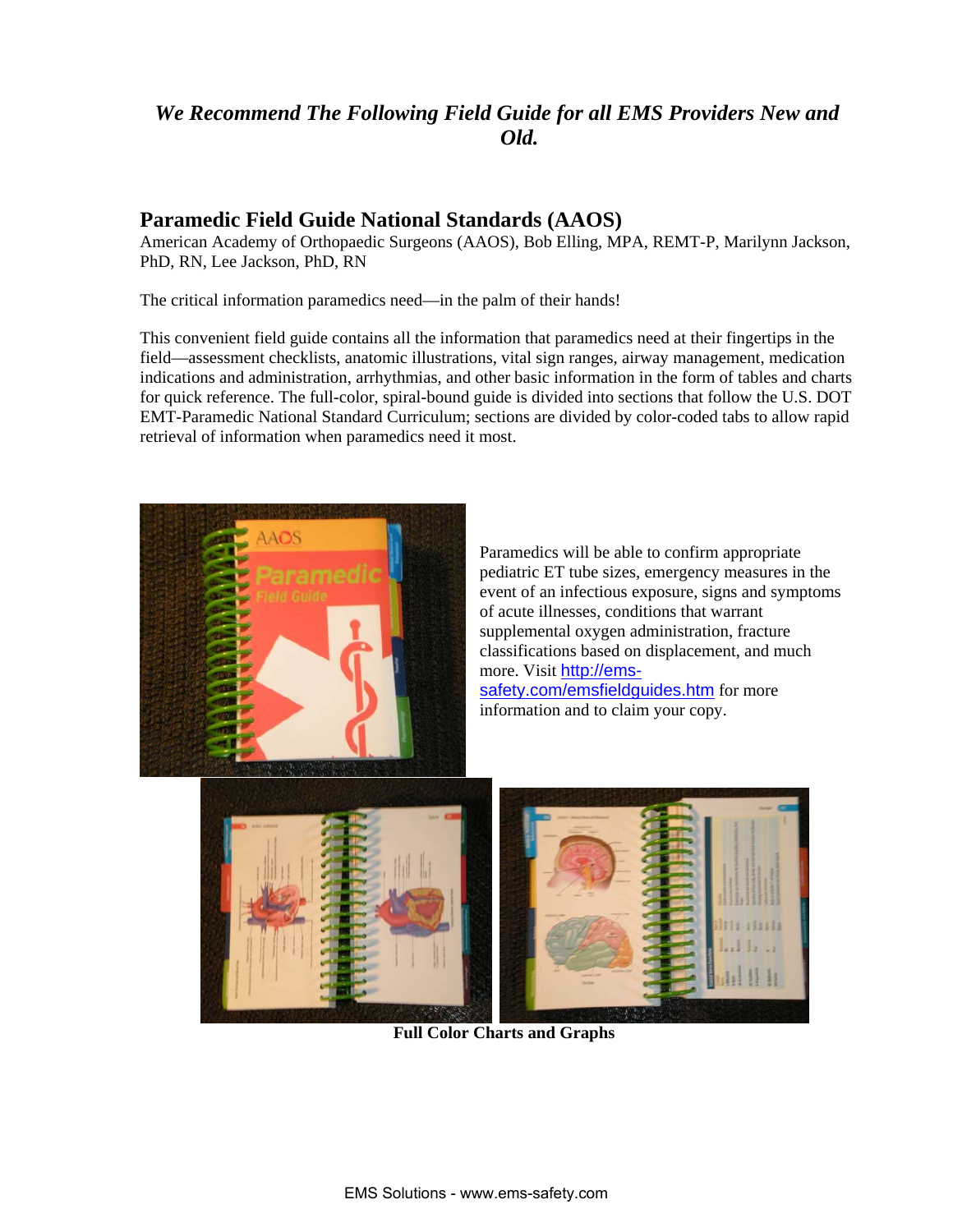Finally I have included a list of tips from your fellow paramedic preceptors, instructors and students. These are some very valuable inside tips that you should take into consideration throughout your clinical time.

Take good notes and pay attention to what people say around you.

Different students grasp different concepts different ways. Find how you best 'get' something and stick with it.

Help your classmates and stick together. This is not a competition. My gold patch doesn't say that I made a 59 or a 95 in Cardiology.

Know when to keep your mouth shut. Paramedic school teaches you the basics of how to be a Paramedic. The real world teaches you how to put the basics to use. Just because you made a 99% on your last test or, better yet, the registry doesn't mean that you have superior knowledge to the guy who has been working the street since you were squirting green.

Along the same lines, don't belittle EMTs. I can name a thousand EMTs I would rather have on calls than a Paramedic. Hell, those thousand EMTs most likely know more about being a Paramedic than I do!

DO NOT FORGET THE BASICS. Without "Annie, Annie, are you okay?", all the drugs, defibrillation, patient will just be bleeding NS or LR. surgical airways, intubation and all that nifty crap means nothing! Direct pressure before IV, or your

Find a paramedic in your agency that you admire/can learn from. Perhaps this person can break down some concepts that you are having problems with. This person can also, on runs, bring a 'real world' perspective to what you are learning.

### Kobersteen

1) never be afraid to do a skill at a skill lab first, step right up.

2) if you have more experience than you other classmates, share it but don't don't dot (dought) on it. And use it to help you and others.

3) BIGGIE !!!!!! when it comes to doing some things there is the "street" way and the book way ......LEARN THE BOOK WAY for tests quizzes etc.....

4) Don't lag on clinical time........try to sign up early and get it done so it is not hanging over your head later .

Weruj1

Clinicals are the ideal time to earn the nurses and doctors respect. Play well with others in class and y ou will reap the benefits in the long run if you happen to work in the hospitals area when you are out of school. Be a team player, earn your dues. Don't let them "walk" all over you and some will try. Ask lots of questions but don't spout off what you know.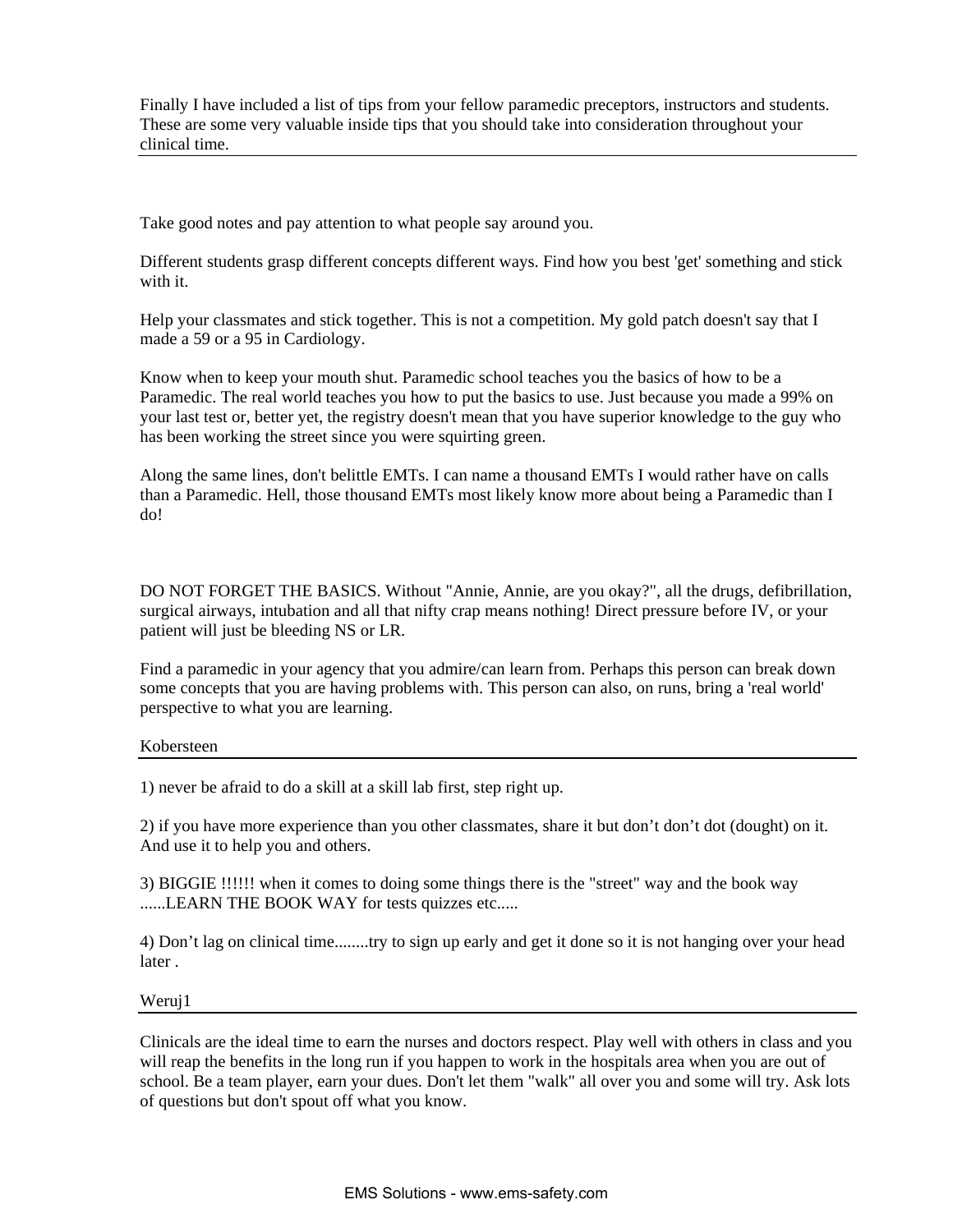Doing your ride time, do whatever is asked of you by your preceptor. A good preceptor will mildly push you and dump on you to see how you will react. DO NOT have the attitude that "I am here for ALS stuff" you will wash out and have no ones respect. You may notice I use the word respect a lot. In this business respect is everything. If you have others respect (co-workers, supervisors, hospital staff, Doctors), you know what you are doing. Point Blank! I have the same attitude about students as some others, if you don't want to do a task I request, you will get nothing out of your rides with me as you didn't earn my respect.

assessment skills. I tell every student that all I wanna see is a good BLS patient assessment when they ride with me and they look at me like I am nuts. I tell them, do the assessment and tell me what "pops" in your head while you are doing the BLS assessment. !BAM! you are a paramedic, that is all this job is about. Example, you do a good assessment and realize the patient is in CHF. BAM!, all the ALS crammed there all at the same time? Plus since you did a poor assessment, you don't really have any idea what is wrong with the patient, your hands are shaking, you are nervous cause everyone is watching you, your voice is quivering cause you are so nervous yadda yadda yadda. So my motto is that when you are in paramedic school? Be the best EMT-Basic you can be. All the ALS stuff will just fall And finally, do not sluff your BLS skills while learning ALS skills, practice practice practice your BLS treatments pop in your head and you get to use those new skills. So lets say you sluff off the assessment skills and never was comfortable doing a SAMPLE,PQRST,AVPU assessment and now you are on your field clinicals, what do you do now? What is going thru your head? EVERYTHING you have right into place, trust me

Here are my tips for the paramedic field clinicals.

Get to know your preceptor(s) if you ride with them for multiple shifts. First impressions are really important. You will want to be a team player as much as you can. Your goal is for them to view you as a partner rather than a student (although you will always be "the student"). To get to this point make sure you know what you are doing, and always work for improvement.

going they are going to think you are an idiot. I would ask questions when you have them, but I would I do not agree with the whole "ask so many questions" thing. If you just keep going and going and not ask so many that they think you really are incompetent. They probably already think that just because you are a student.

suggest that you locate it in advance, and possibly drive to it. Get things ready early so you are not waiting until the last minute when things can be frustrating. I suggest you talk to other classmates and previous people you may know who have had to work with the preceptors you will ride with. Also if you are not familiar with the station location then I would

I suggest when you first get on shift make sure to introduce yourself to the crew you will be riding with, and try to have a positive attitude. Talk to them early about how things will work on the ambulance so that you are not figuring it out on a call. They will probably ask how comfortable you are with patients etc. Be ready to make mistakes but be strong enough to work through them and improve.

these up with your preceptors and they can advise you and hopefully you will have calls where you can work on them. You may also write down some of your weaknesses so that you know what to work on. You can bring

Bring equipment (watch, stethoscope, clinical packet, extra set of clothes, or whatever is required of you). Depending on your area you may also want to bring some food.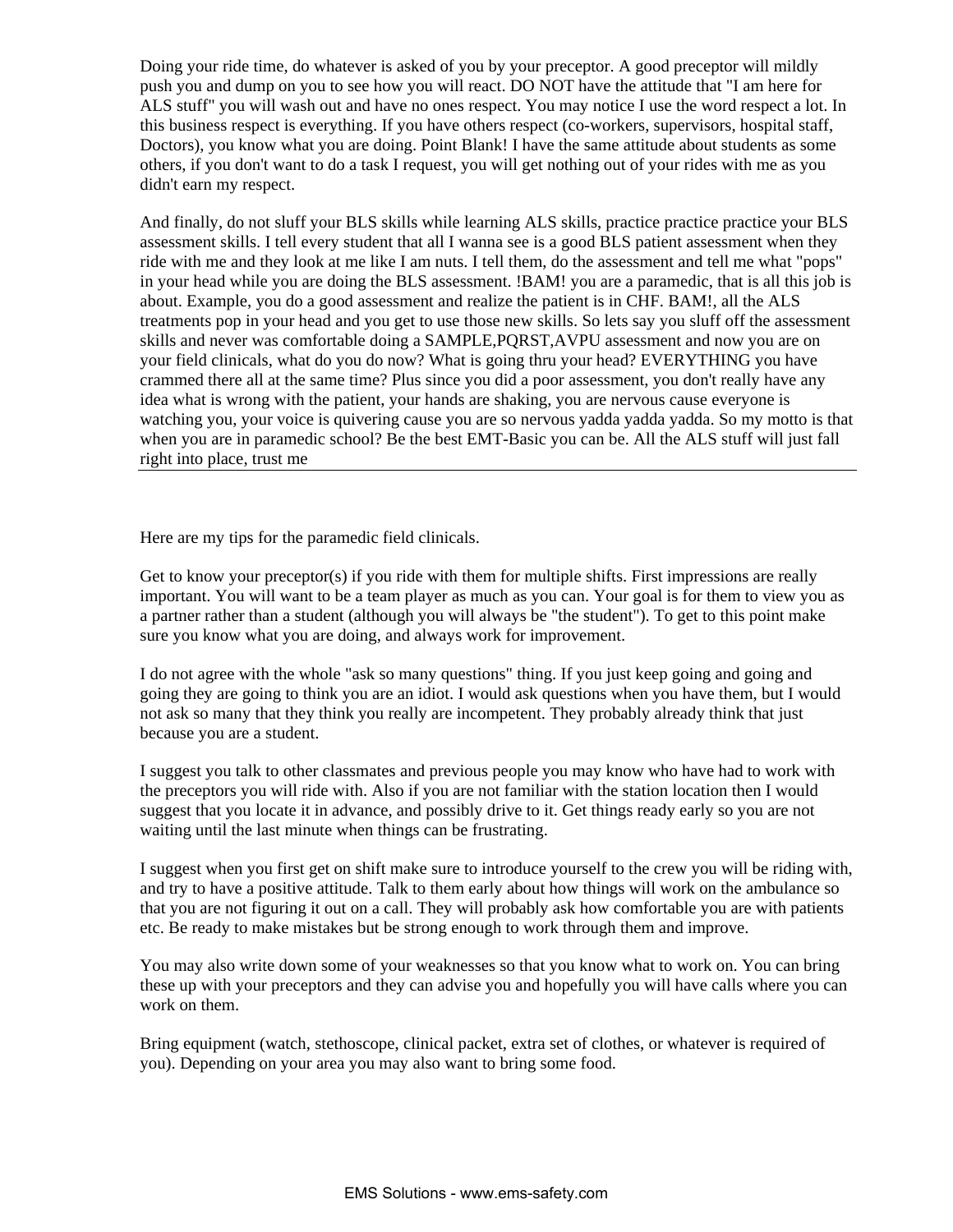Become familiar with equipment in the ambulance so when it comes time to use it you will be capable of doing so. Same goes along with protocols because sometimes what is taught in class is a bit differ ent than what "the cookbook" says, so make sure to be somewhat familiar with them so you are better a ble to be part of the team.

I also suggest that you run as lead on as many calls as you can. The more you do the more confident you will become.

#### Matt Brooks

First impressions are very important. Make sure your uniform is clean and tidy, you have all the necessary equipment and paperwork you will need for the shift as a student. Come in with a positive and open attitude and make sure it is clear to them through your words and actions that you are there to learn. I know personally as a preceptor I like it when a student has the attitude that they are there to learn as much from me as they can.

I have had students with the "know it all" attitude and if it doesn't change in a hurry than I usually tell them that if they know it all there is nothing more I can teach them, and say goodbye.

Reviewing the calls with your preceptors is also a great way to learn and build your preceptors confidence in you. Be prepared to explain not only what you did, but exactly why you did it. "because it is the protocol" is not a acceptable answer...we are talking  $A\&P$  and pathophysiology here.

Everyone makes mistakes...What makes a great paramedic is that when you do make a mistake, you own it, learn from it and apply what you have learned to future patients. You follow that philosophy and you won't go wrong.

#### nsmedic393

When students arrive for clinical/vehicular rotations, I ask them what they know. Then as the shift progresses, they find out that they didn't "know" it as well as they thought they did.

If you are going to want to administer a medication, particularly those that you will use pre-hospital, you better know them inside and out.

Many a time, I've had students ask to administer NTG, for instance. I will ask them what it is for, what it is going to do, what they have to watch for, what dose they are going to give, etc. If they can't answer, they are directed to the PDR, or other drug reference to find out.

If you don't know something, say so early. I expect a student to have a base of knowledge before they are cleared to begin their rotations. When they say they know something, then can't give the information to someone else, my confidence in them is shaken.

#### Chris Smith, NREMT-P, AAS